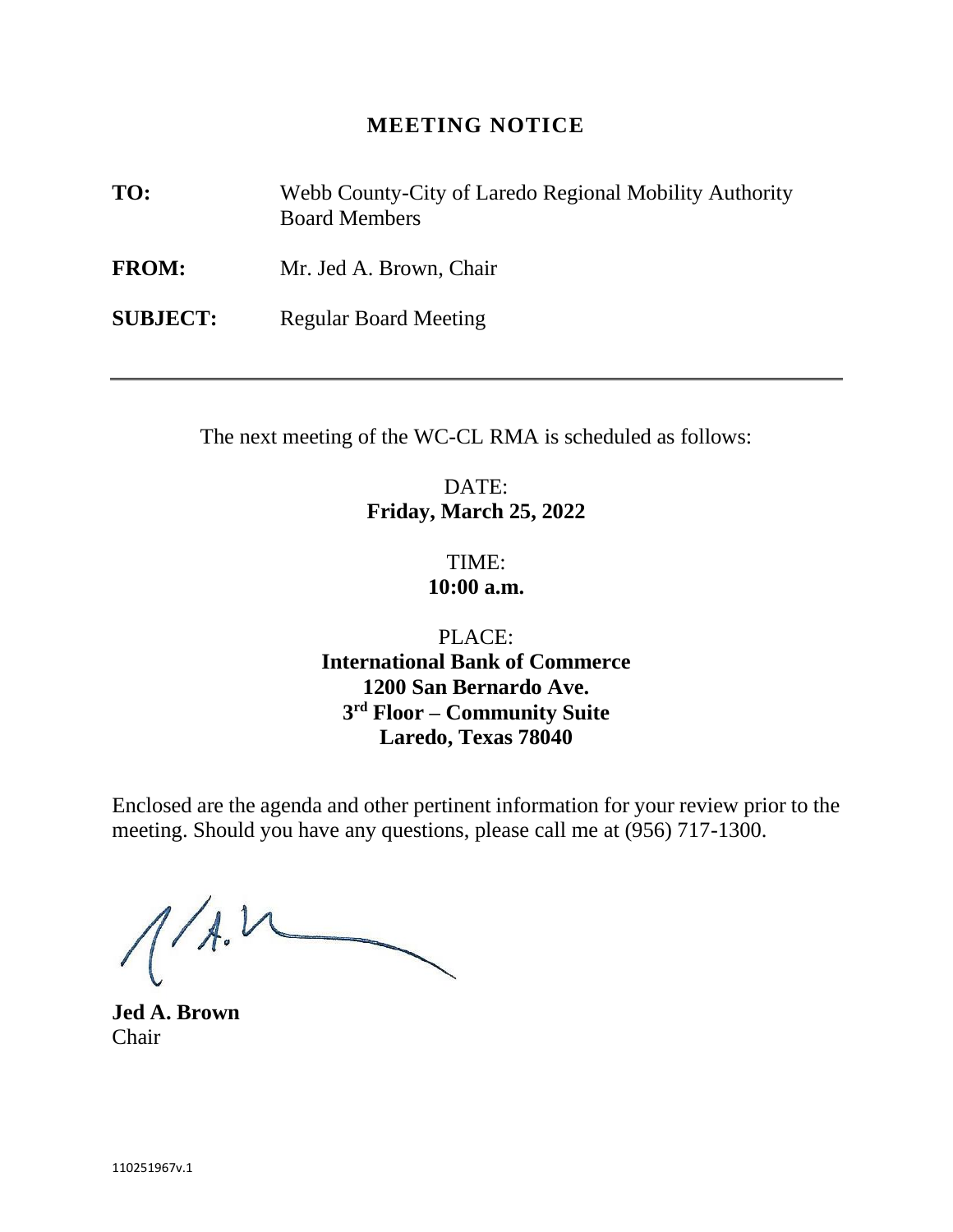# **WEBB COUNTY-CITY OF LAREDO REGIONAL MOBILITY AUTHORITY (WC-CL RMA) BOARD OF DIRECTORS REGULAR MEETING**

Friday, March 25, 2022, at 10:00 a.m. International Bank of Commerce 1200 San Bernardo Ave. 3 rd Floor – Community Suite Laredo, Texas 78040

# **1. Open Meeting and Establish Quorum**

Notice of this meeting was posted on the WC-CL RMA website webblaredorma.org and Administrative Offices on Tuesday, March 22, 2022.

- **2. Welcome and Introduction of Board Members –** Jed A. Brown (WC-CL RMA Chair and Presiding Officer).
- **3. Pledge of Allegiance**

## **4. Open Public Forum/Comment Period.**

**5. Action Item:** Discussion, Consideration and Possible Board Action Concerning the Approval of the January 19, 2022 WC-CL RMA Regular Board Meeting Minutes.

## **6. Chair's Report**

- a. Vallecillo Road Project
- b. Report on Laredo Webb County Area Metropolitan Planning Organization Survey for Unfunded Roadway Projects
- c. Cuatro Vientos TRZ Updated Study
- d. Extension of Work Authorization No. 4 with HNTB as General Engineering Consultant.
- e. Personal Financial Statement Due on May 2, 2022 (*deadline extended due to weekend*).

# **7. Presentations**

- a. Financial Report
	- Acceptance of financial statements through February 28, 2022.
- b. Status Report on Vehicle Registration Fees (VRF's).
- c. Webb County Presentation on Webb County Fair Grounds Master Plan.
- d. TxDOT Presentation on District Projects in Design and Construction.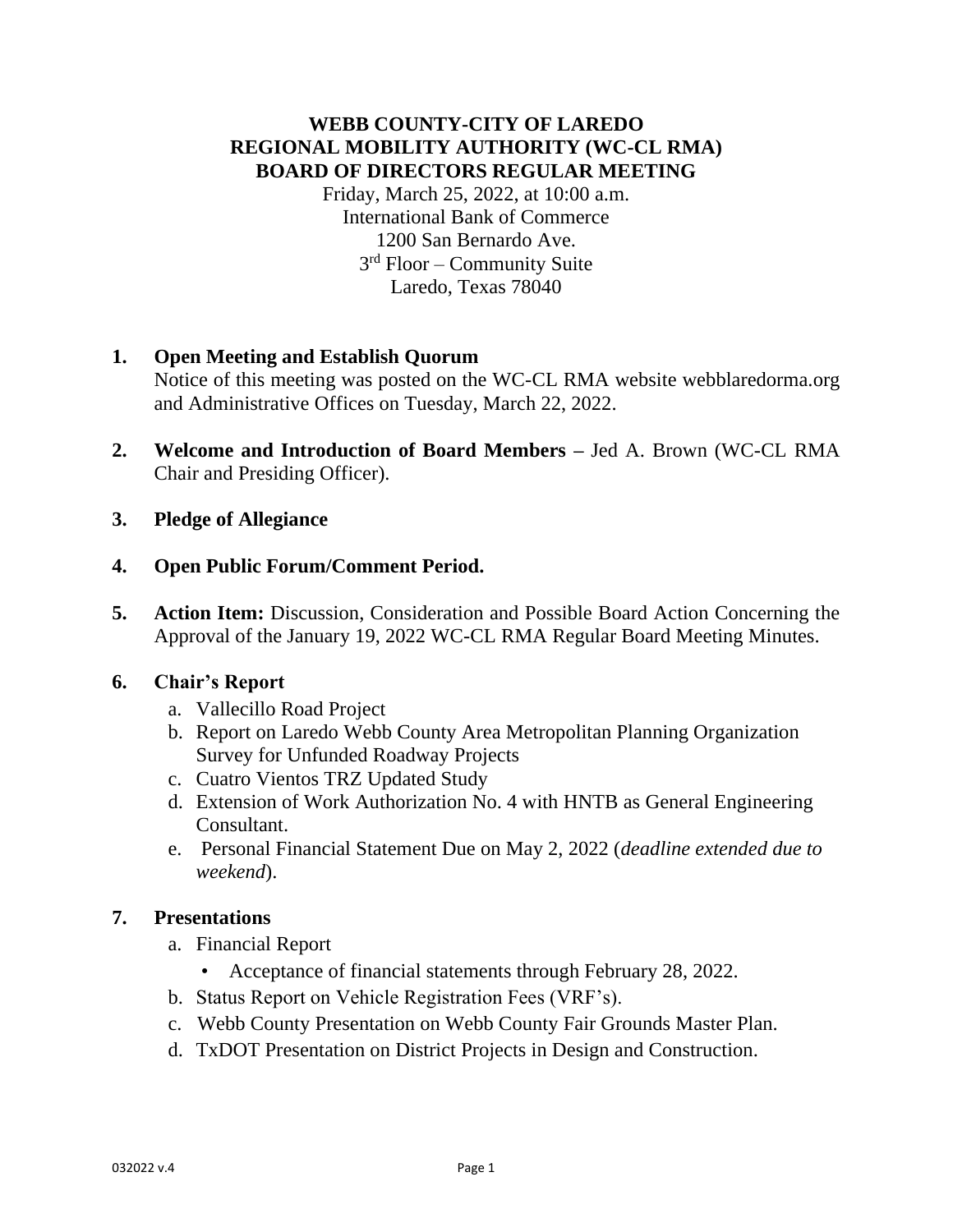- **8**. **Action Item (Resolution 22-10):** Discussion, Consideration, and Possible Action to Approve the FY 2021 Compliance Report for Submission to Texas Department of Transportation as required by 43 Texas Administrative Code §26.65.
- **9. Action Item (Resolution 22-11):** Discussion, Consideration and Possible Action to Approve and Adopt the 2022 Strategic Plan.
- **10. Action Item (Resolution 22-12):** Discussion, Consideration and Possible Action to Approve and Adopt the 2022 WC-CL RMA Annual Report.
- **11. Action Item (Resolution 22-13):** Discussion, Consideration, and Possible Action to Support the Development of the Concord Hills Boulevard Extension Project**.**
- **12. Action Item (Resolution 22-14):** Discussion, Consideration, and Possible Action to Deliver a Letter in Support of the City of Laredo Presidential Permit Application to Expand World Trade Bridge.
- **13. Action Item (Resolution 22-15):** Discussion, Consideration, and Possible Action to Approve an Interlocal Agreement with the Laredo Webb County Area Metropolitan Planning Organization to Share the Cost Associated with the River Road Corridor Study.

## **14. General Engineer Consultant Update:**

- a. Project Status Update: Los Presidentes, Phases 1&2A
- b. Project Status Update: Killam Industrial Blvd. Turn Lane Project
- c. Project Status Update: Springfield, Phase 3
- d. Project Status Update: Webb County Fairgrounds Traffic Study
- **15. Report:** Date/Time/Location of Next Regular Board Meeting.

## **16. Adjournment.**

### **Executive Session - Pursuant to Chapter 551, Subchapter D, Texas Government Code, if any.**

At any time during the meeting of the WC-CL RMA Board of Directors, the Board may meet in executive session for consultation concerning attorney-client matters (real estate, litigation, contracts, personnel, and security) under Chapter 551 of the Texas Government Code:

- A. Section 551.071. Consultation with Attorney—Consultation with, and advice from legal counsel concerning pending/contemplated litigation, settlement offers and negotiations, ongoing disputes and potential disputes, and other legal issues.
- B. Section 551.072. Deliberation Regarding Real Property—Discussion of real property purchase, exchange, lease, license, gift, donation, and/or negotiated settlement, including property to be acquired for right-of-way.